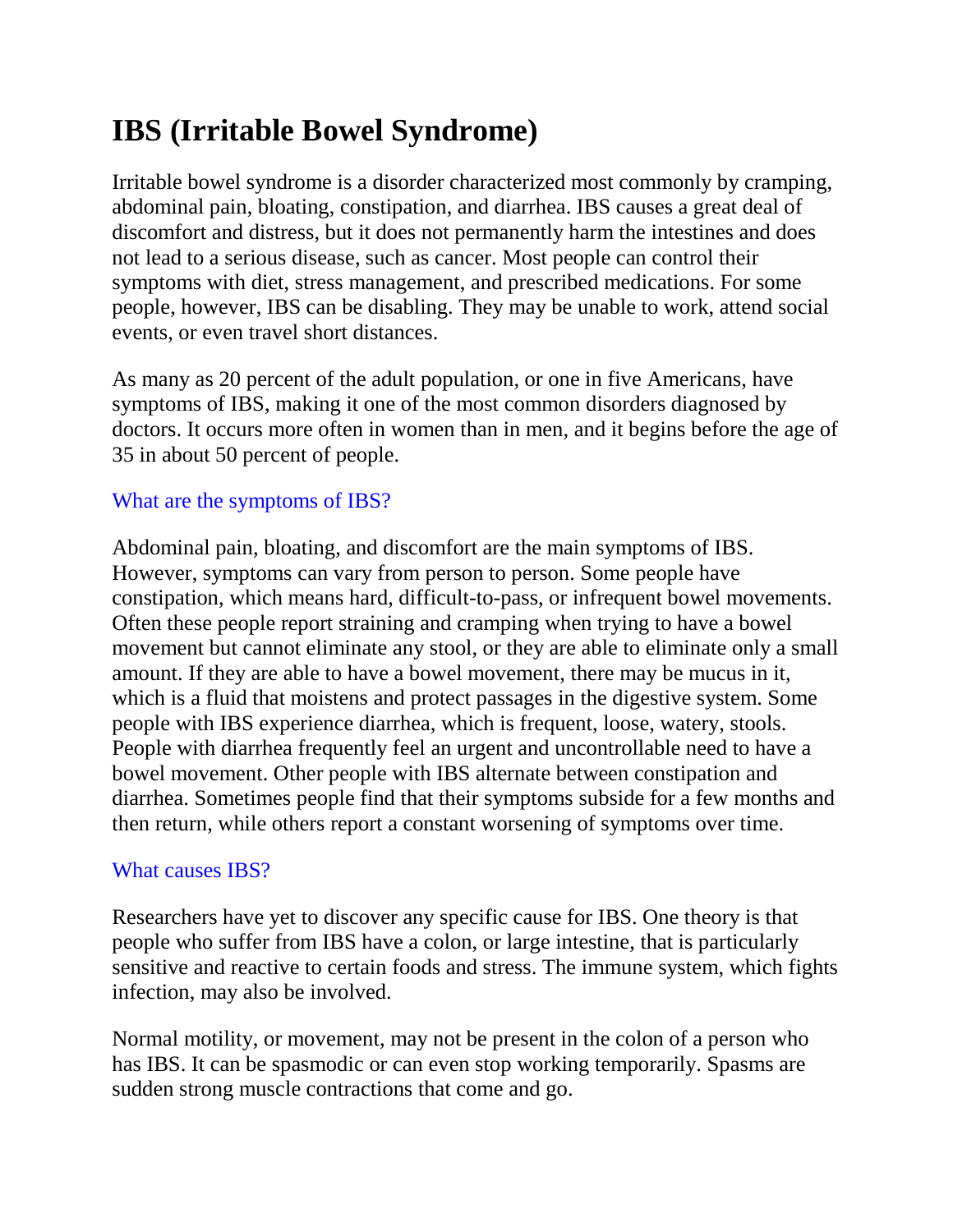The lining of the colon called the epithelium, which is affected by the immune and nervous systems, regulates the flow of fluids in and out of the colon. In IBS, the epithelium appears to work properly. However, when the contents inside the colon move too quickly, the colon loses its ability to absorb fluids. The result is too much fluid in the stool. In other people, the movement inside the colon is too slow, which causes extra fluid to be absorbed. As a result, a person develops constipation.

A person's colon may respond strongly to stimuli such as certain foods or stress that would not bother most people.

Recent research has reported that serotonin is linked with normal gastrointestinal (GI) functioning. Serotonin is a neurotransmitter, or chemical, that delivers messages from one part of your body to another. Ninety-five percent of the serotonin in your body is located in the GI tract, and the other 5 percent is found in the brain. Cells that line the inside of the bowel work as transporters and carry the serotonin out of the GI tract. People with IBS, however, have diminished receptor activity, causing abnormal levels of serotonin to exist in the GI tract. As a result, they experience problems with bowel movement, motility, and sensation—having more sensitive pain receptors in their GI tract.

Researchers have reported that IBS may be caused by a bacterial infection in the gastrointestinal tract. Studies show that people who have had gastroenteritis sometimes develop IBS, otherwise called post-infectious IBS.

Researchers have also found very mild celiac disease in some people with symptoms similar to IBS. People with celiac disease cannot digest gluten, a substance found in wheat, rye, and barley. People with celiac disease cannot eat these foods without becoming very sick because their immune system responds by damaging the small intestine. A blood test can determine whether celiac disease may be present. (For information about celiac disease, see the NIDDK's Celiac Disease fact sheet.)

## How is IBS diagnosed?

If you think you have IBS, seeing your doctor is the first step. IBS is generally diagnosed on the basis of a complete medical history that includes a careful description of symptoms and a physical examination.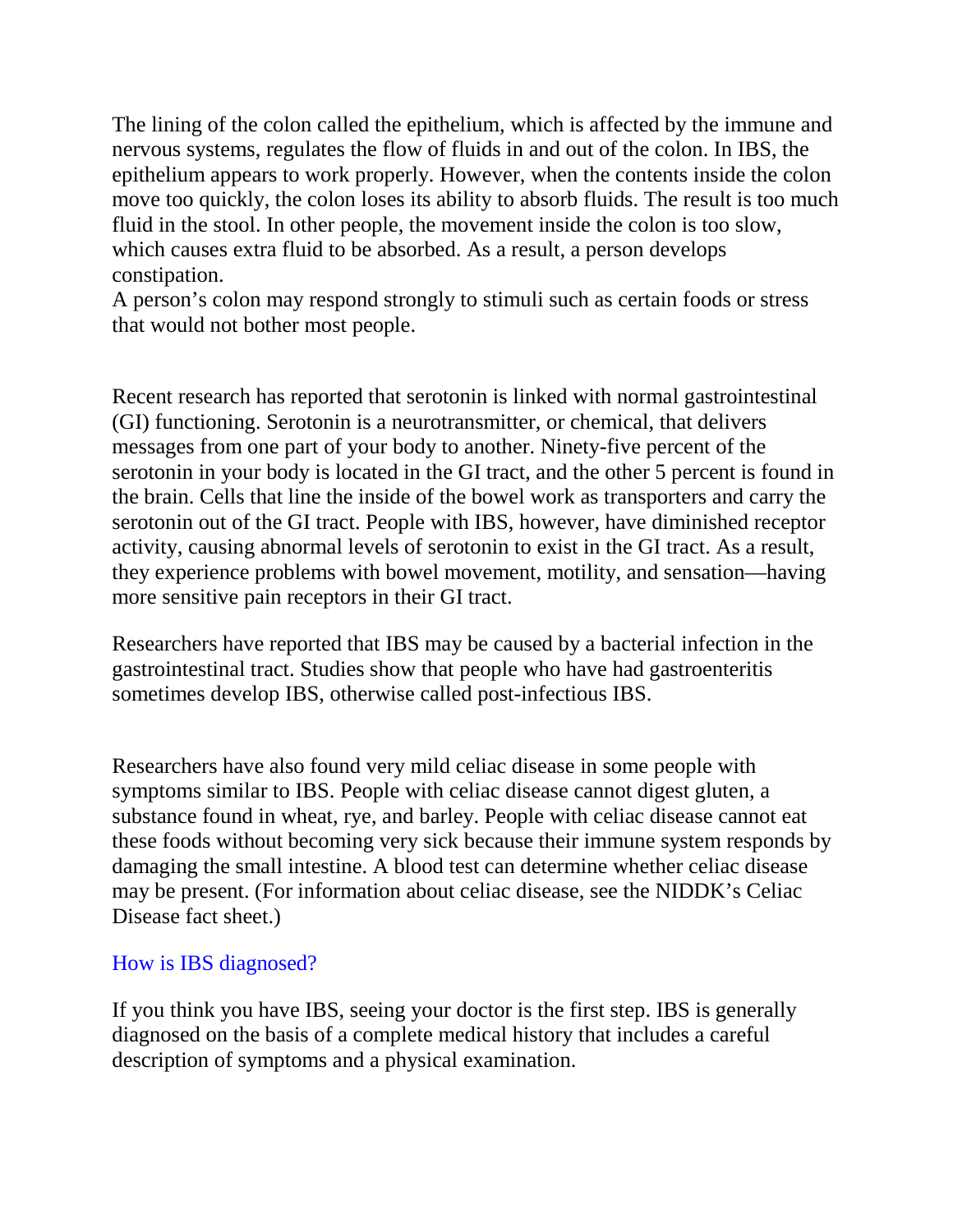There is no specific test for IBS, although diagnostic tests may be performed to rule out other problems. These tests may include stool sample testing, blood tests, and x rays. Typically, a doctor will perform a sigmoidoscopy, or colonoscopy, which allows the doctor to look inside the colon. This is done by inserting a small, flexible tube with a camera on the end of it through the anus. The camera then transfers the images of your colon onto a large screen for the doctor to see better.

If your test results are negative, the doctor may diagnose IBS based on your symptoms, including how often you have had abdominal pain or discomfort during the past year, when the pain starts and stops in relation to bowel function, and how your bowel frequency and stool consistency have changed. Many doctors refer to a list of specific symptoms that must be present to make a diagnosis of IBS.

# **Symptoms include**

- Abdominal pain or discomfort for at least 12 weeks out of the previous 12 months. These 12 weeks do not have to be consecutive.
- The abdominal pain or discomfort has two of the following three features:
	- <sup>o</sup> It is relieved by having a bowel movement.
	- <sup>o</sup> When it starts, there is a change in how often you have a bowel movement.
	- <sup>o</sup> When it starts, there is a change in the form of the stool or the way it looks.
- Certain symptoms must also be present, such as
	- <sup>o</sup> a change in frequency of bowel movements
	- <sup>o</sup> a change in appearance of bowel movements
	- <sup>o</sup> feelings of uncontrollable urgency to have a bowel movement
	- <sup>o</sup> difficulty or inability to pass stool
	- <sup>o</sup> mucus in the stool
	- <sup>o</sup> bloating

Bleeding, fever, weight loss, and persistent severe pain are not symptoms of IBS and may indicate other problems such as inflammation, or rarely, cancer.

## **The following have been associated with a worsening of IBS symptoms**

- large meals
- bloating from gas in the colon
- medicines
- wheat, rye, barley, chocolate, milk products, or alcohol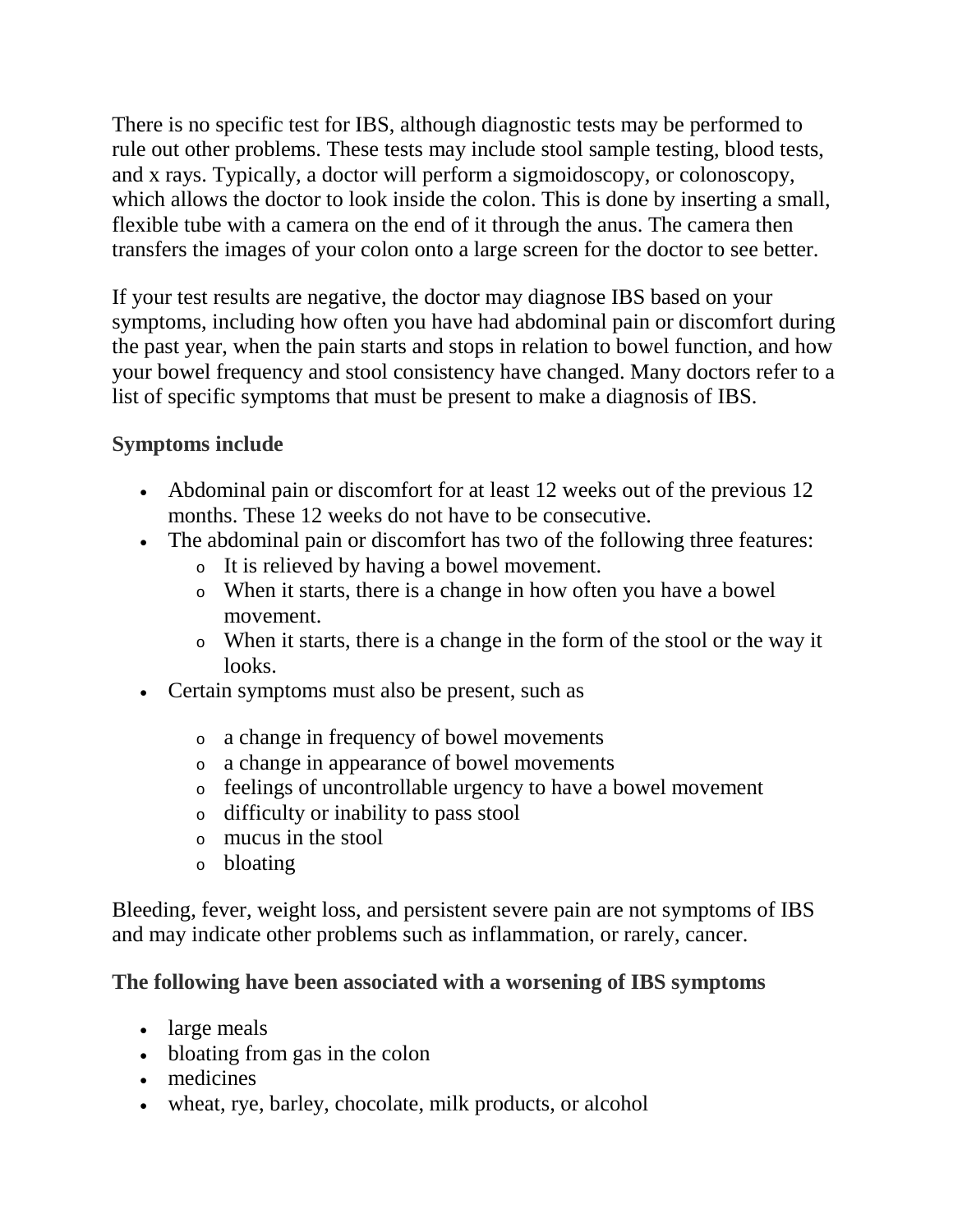- drinks with caffeine, such as coffee, tea, or colas
- stress, conflict, or emotional upsets

Researchers have found that women with IBS may have more symptoms during their menstrual periods, suggesting that reproductive hormones can worsen IBS problems.

In addition, people with IBS frequently suffer from depression and anxiety, which can worsen symptoms. Similarly, the symptoms associated with IBS can cause a person to feel depressed and anxious.

#### What is the treatment for IBS?

Unfortunately, many people suffer from IBS for a long time before seeking medical treatment. Up to 70 percent of people suffering from IBS are not receiving medical care for their symptoms. No cure has been found for IBS, but many options are available to treat the symptoms. Your doctor will give you the best treatments for your particular symptoms and encourage you to manage stress and make changes to your diet.

Medications are an important part of relieving symptoms. Your doctor may suggest fiber supplements or laxatives for constipation or medicines to decrease diarrhea, such as Lomotil or loperamide (Imodium). An antispasmodic is commonly prescribed, which helps to control colon muscle spasms and reduce abdominal pain. Antidepressants may relieve some symptoms. However, both antispasmodics and antidepressants can worsen constipation, so some doctors will also prescribe medications that relax muscles in the bladder and intestines, such as Donnapine and Librax. These medications contain a mild sedative, which can be habit forming, so they need to be used under the guidance of a physician.

A medication available specifically to treat IBS is alosetron hydrochloride (Lotronex). Lotronex has been reapproved with significant restrictions by the U.S. Food and Drug Administration (FDA) for women with severe IBS who have not responded to conventional therapy and whose primary symptom is diarrhea. However, even in these patients, Lotronex should be used with great caution because it can have serious side effects such as severe constipation or decreased blood flow to the colon.

With any medication, even over-the-counter medications such as laxatives and fiber supplements, it is important to follow your doctor's instructions. Some people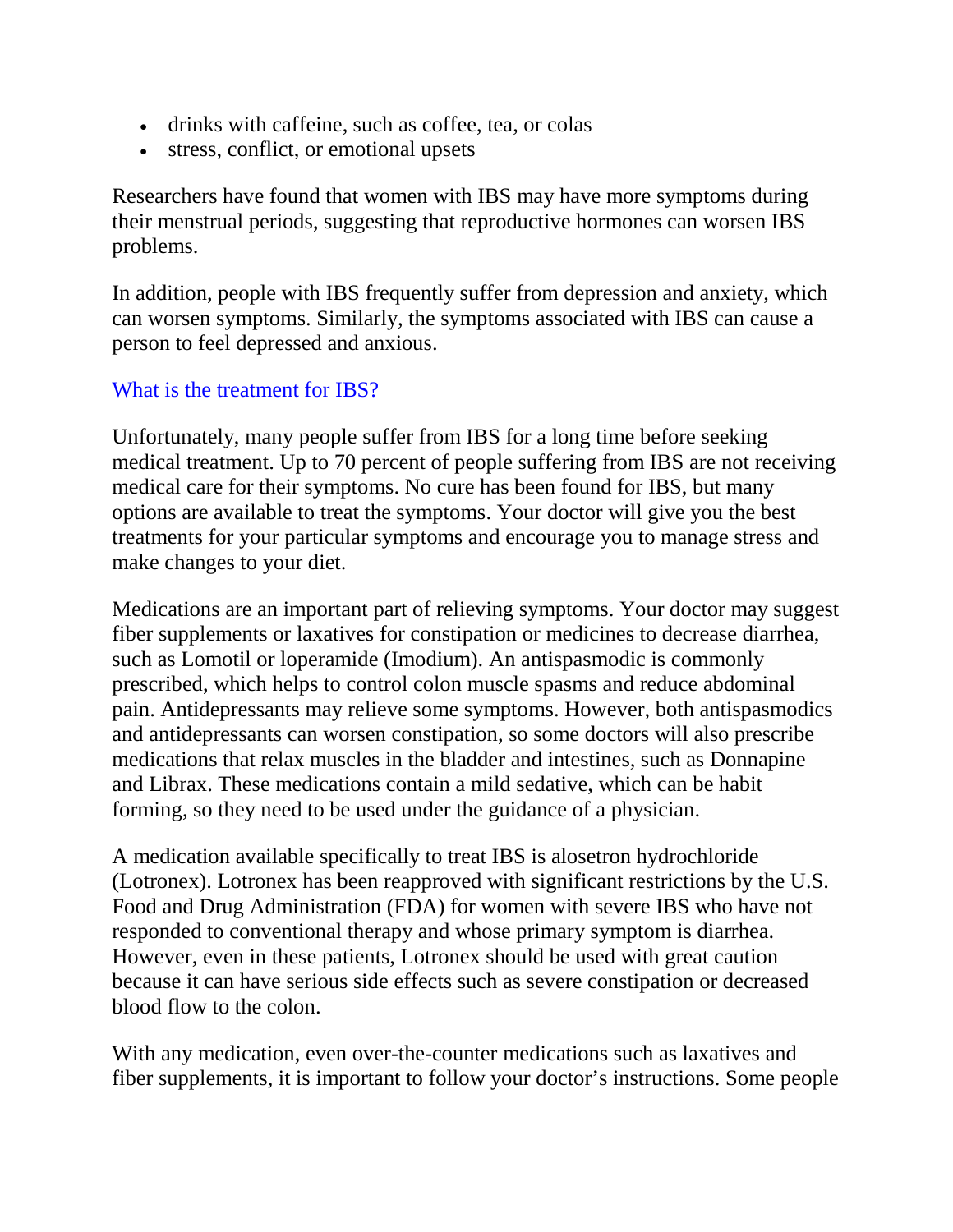report a worsening in abdominal bloating and gas from increased fiber intake, and laxatives can be habit forming if they are used too frequently.

Medications affect people differently, and no one medication or combination of medications will work for everyone with IBS. You will need to work with your doctor to find the best combination of medicine, diet, counseling, and support to control your symptoms.

# How does stress affect IBS?

Stress—feeling mentally or emotionally tense, troubled, angry, or overwhelmed can stimulate colon spasms in people with IBS. The colon has many nerves that connect it to the brain. Like the heart and the lungs, the colon is partly controlled by the autonomic nervous system, which responds to stress. These nerves control the normal contractions of the colon and cause abdominal discomfort at stressful times. People often experience cramps or "butterflies" when they are nervous or upset. In people with IBS, the colon can be overly responsive to even slight conflict or stress. Stress makes the mind more aware of the sensations that arise in the colon, making the person perceive these sensations as unpleasant.

Some evidence suggests that IBS is affected by the immune system, which fights infection in the body. The immune system is affected by stress. For all these reasons, stress management is an important part of treatment for IBS.

#### **Stress management options include**

- stress reduction (relaxation) training and relaxation therapies such as meditation
- counseling and support
- regular exercise such as walking or yoga
- changes to the stressful situations in your life
- adequate sleep

## What does the colon do?

The colon, which is about 5 feet long, connects the small intestine to the rectum and anus. The major function of the colon is to absorb water, nutrients, and salts from the partially digested food that enters from the small intestine. Two pints of liquid matter enter the colon from the small intestine each day. Stool volume is a third of a pint. The difference between the amount of fluid entering the colon from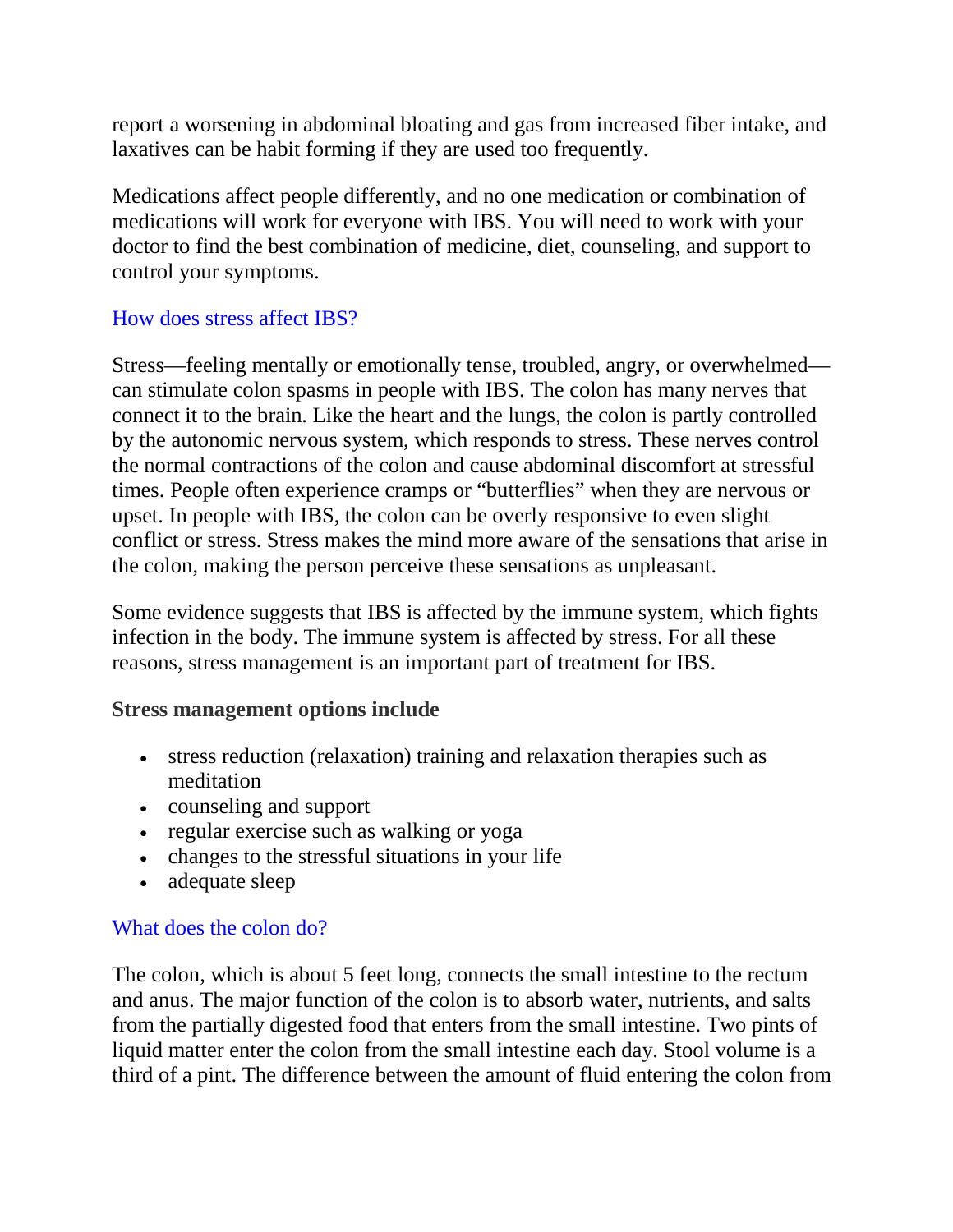the small intestine and the amount of stool in the colon is what the colon absorbs each day.

Colon motility—the contraction of the colon muscles and the movement of its contents—is controlled by nerves, hormones, and impulses in the colon muscles. These contractions move the contents inside the colon toward the rectum. During this passage, water and nutrients are absorbed into the body, and what is left over is stool. A few times each day contractions push the stool down the colon, resulting in a bowel movement. However, if the muscles of the colon, sphincters, and pelvis do not contract in the right way, the contents inside the colon do not move correctly, resulting in abdominal pain, cramps, constipation, a sense of incomplete stool movement, or diarrhea.

# Can changes in diet help IBS?

For many people, careful eating reduces IBS symptoms. Before changing your diet, keep a journal noting the foods that seem to cause distress. Then discuss your findings with your doctor. You may want to consult a registered dietitian who can help you make changes to your diet. For instance, if dairy products cause your symptoms to flare up, you can try eating less of those foods. You might be able to tolerate yogurt better than other dairy products because it contains bacteria that supply the enzyme needed to digest lactose, the sugar found in milk products. Dairy products are an important source of calcium and other nutrients. If you need to avoid dairy products, be sure to get adequate nutrients in the foods you substitute, or take supplements.

In many cases, dietary fiber may lessen IBS symptoms, particularly constipation. However, it may not help with lowering pain or decreasing diarrhea. Whole grain breads and cereals, fruits, and vegetables are good sources of fiber. High-fiber diets keep the colon mildly distended, which may help prevent spasms. Some forms of fiber keep water in the stool, thereby preventing hard stools that are difficult to pass. Doctors usually recommend a diet with enough fiber to produce soft, painless bowel movements. High-fiber diets may cause gas and bloating, although some people report that these symptoms go away within a few weeks. (For information about diets for people with celiac disease, please see the NIDDK's Celiac Disease fact sheet.) Increasing fiber intake by 2 to 3 grams per day will help reduce the risk of increased gas and bloating.

Drinking six to eight glasses of plain water a day is important, especially if you have diarrhea. Drinking carbonated beverages, such as sodas, may result in gas and